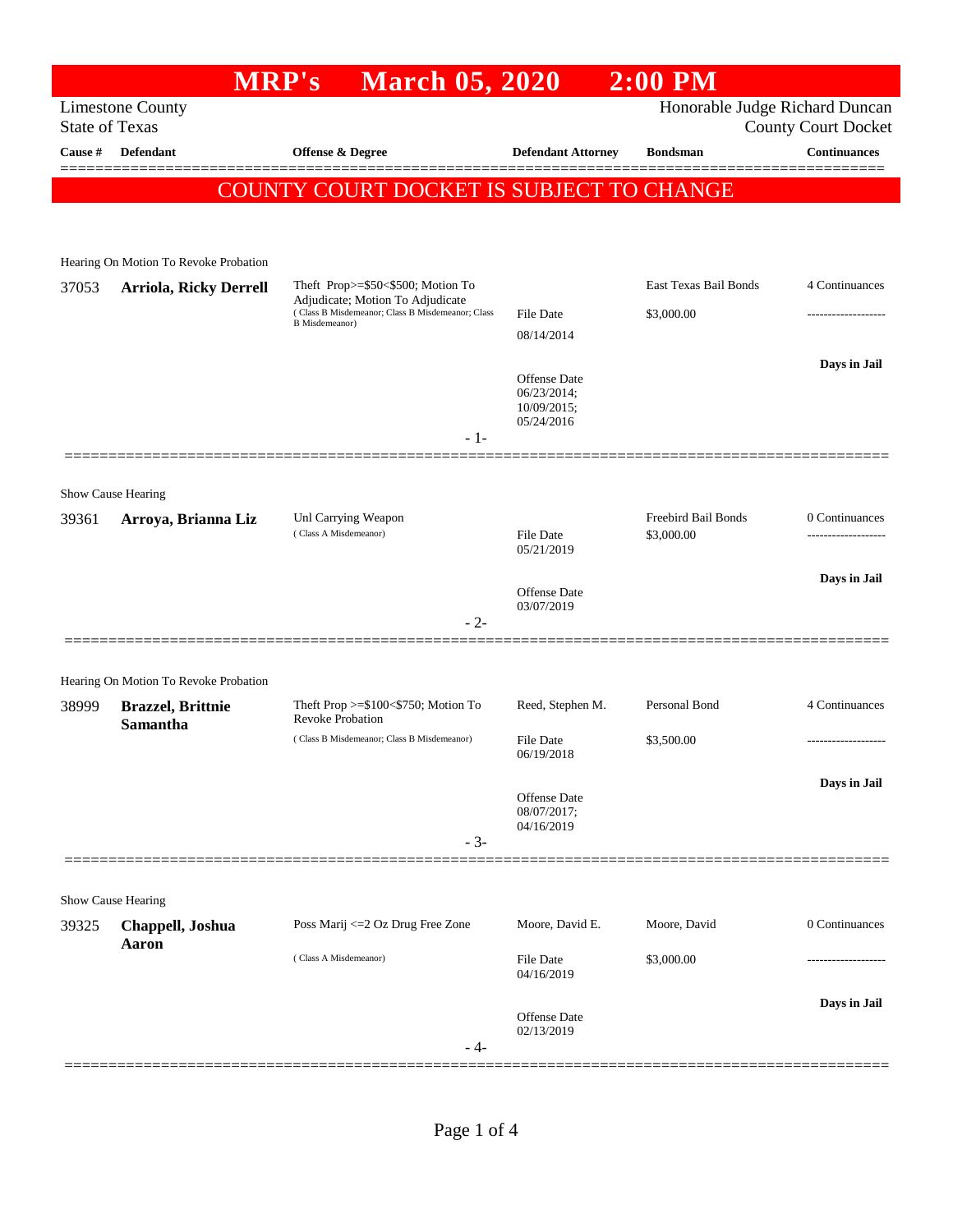|                       |                                          | <b>MRP's</b>                | <b>March 05, 2020</b>                                            |                                                                 | $2:00$ PM           |                                                              |
|-----------------------|------------------------------------------|-----------------------------|------------------------------------------------------------------|-----------------------------------------------------------------|---------------------|--------------------------------------------------------------|
| <b>State of Texas</b> | <b>Limestone County</b>                  |                             |                                                                  |                                                                 |                     | Honorable Judge Richard Duncan<br><b>County Court Docket</b> |
| Cause #               | <b>Defendant</b>                         | <b>Offense &amp; Degree</b> |                                                                  | <b>Defendant Attorney</b>                                       | <b>Bondsman</b>     | <b>Continuances</b>                                          |
|                       |                                          |                             | COUNTY COURT DOCKET IS SUBJECT TO CHANGE                         |                                                                 |                     |                                                              |
|                       |                                          |                             |                                                                  |                                                                 |                     |                                                              |
|                       | Hearing On Motion To Revoke Probation    |                             |                                                                  |                                                                 |                     |                                                              |
| 38419                 | <b>Franklin, Drevion</b><br><b>Dante</b> |                             | Poss Marij <2oz; Motion To Adjudicate                            |                                                                 | Player Bail Bonds   | 0 Continuances                                               |
|                       |                                          |                             | (Class B Misdemeanor; Class B Misdemeanor)                       | <b>File Date</b><br>04/06/2017                                  | \$3,000.00          |                                                              |
|                       |                                          |                             |                                                                  |                                                                 |                     | Days in Jail                                                 |
|                       |                                          |                             |                                                                  | <b>Offense Date</b><br>02/16/2017;<br>10/29/2018                |                     |                                                              |
|                       |                                          |                             | $-5-$                                                            |                                                                 |                     |                                                              |
|                       | Show Cause Hearing                       |                             |                                                                  |                                                                 |                     |                                                              |
| 39277                 | Green, Lexus<br><b>Khadijah Brenee</b>   | Poss Marij <2oz             |                                                                  |                                                                 | Freebird Bail Bonds | 0 Continuances                                               |
|                       |                                          | (Class B Misdemeanor)       |                                                                  | File Date<br>03/05/2019                                         | \$2,000.00          |                                                              |
|                       |                                          |                             |                                                                  | <b>Offense Date</b><br>11/30/2018                               |                     | Days in Jail                                                 |
|                       |                                          |                             | - 6-                                                             |                                                                 |                     |                                                              |
|                       | Show Cause Hearing                       |                             |                                                                  |                                                                 |                     |                                                              |
| 39185                 | <b>Mitchell, Dannie Lee</b>              | Assistance                  | Interfer W/Emergency Req For                                     | Latray, Michelle J.                                             | County Bail Bonds   | 0 Continuances                                               |
|                       |                                          | (Class A Misdemeanor)       |                                                                  | <b>File Date</b><br>12/28/2018                                  | \$2,000.00          | .                                                            |
|                       |                                          |                             |                                                                  | <b>Offense Date</b>                                             |                     | Days in Jail                                                 |
|                       |                                          |                             | $-7-$                                                            | 12/04/2018                                                      |                     |                                                              |
|                       |                                          |                             |                                                                  |                                                                 |                     |                                                              |
|                       | Hearing On Motion To Revoke Probation    |                             |                                                                  |                                                                 |                     |                                                              |
| 39073                 | <b>Mosely, Nickolas</b><br><b>Malik</b>  |                             | Criminal Trespass; Motion To<br>Adjudicate; Motion To Adjudicate | Tate, Greg                                                      | Personal Bond       | 1 Continuances                                               |
|                       |                                          | <b>B</b> Misdemeanor)       | (Class B Misdemeanor; Class B Misdemeanor; Class                 | <b>File Date</b><br>08/23/2018                                  | \$1,000.00          | ----------------                                             |
|                       |                                          |                             |                                                                  |                                                                 |                     | Days in Jail                                                 |
|                       |                                          |                             |                                                                  | <b>Offense Date</b><br>07/17/2018;<br>03/06/2019;<br>10/08/2019 |                     |                                                              |
|                       |                                          |                             | $-8-$                                                            |                                                                 |                     |                                                              |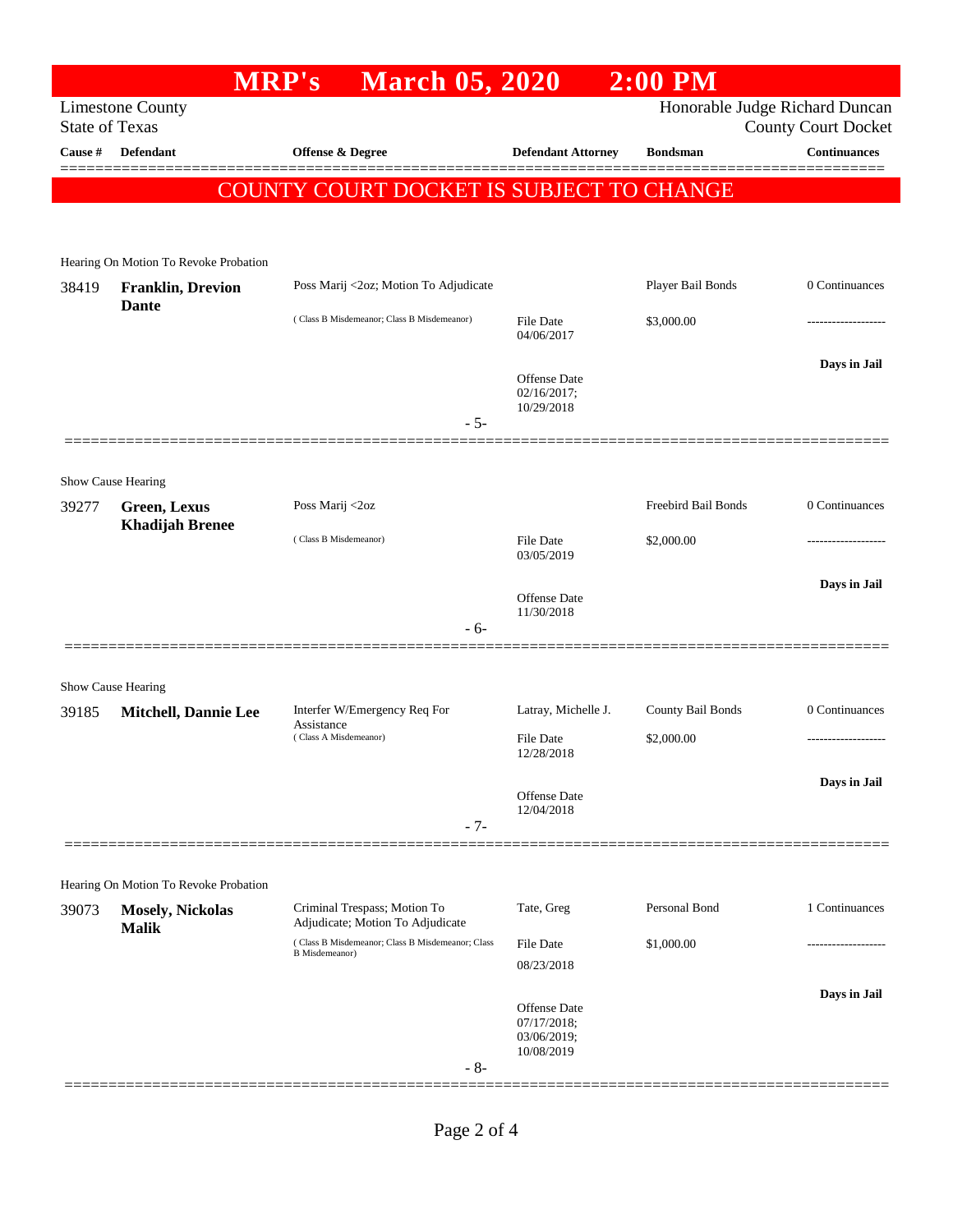## **MRP's March 05, 2020 2:00 PM** Limestone County Honorable Judge Richard Duncan State of Texas County Court Docket **Cause # Defendant Offense & Degree Defendant Attorney Bondsman Continuances** ============================================================================================== COUNTY COURT DOCKET IS SUBJECT TO CHANGE Hearing On Motion To Revoke Probation 39088 **Mosely, Nickolas Malik** Theft Prop >=\$100<\$750; Motion To Adjudicate; Motion To Adjudicate Tate, Greg Personal Bond 1 Continuances ( Class B Misdemeanor; Class B Misdemeanor; Class B Misdemeanor) File Date \$1,000.00 09/17/2018 **Days in Jail**  Offense Date 05/01/2018; 03/06/2019; 10/08/2019 - 9- ============================================================================================== Hearing On Motion To Revoke Probation 39112 **Mosely, Nickolas Malik** Theft Prop >=\$100<\$750; Motion To Adjudicate; Motion To Adjudicate Tate, Greg Personal Bond 2 Continuances ( Class B Misdemeanor; Class B Misdemeanor; Class B Misdemeanor) File Date \$1,000.00 10/16/2018 **Days in Jail**  Offense Date 07/17/2018; 03/06/2019; 10/08/2019 - 10- ============================================================================================== Hearing On Motion To Revoke Probation 39357 **Renfroe, Hunter Drake** Terroristic Threat Of Family/Household; Motion To Adjudicate Reed, Stephen M. Stephen Reed 1 Continuances ( Class A Misdemeanor; Class A Misdemeanor) File Date \$5,000.00 05/17/2019 **Days in Jail**  Offense Date 03/24/2019; 12/23/2019

- 11- ==============================================================================================